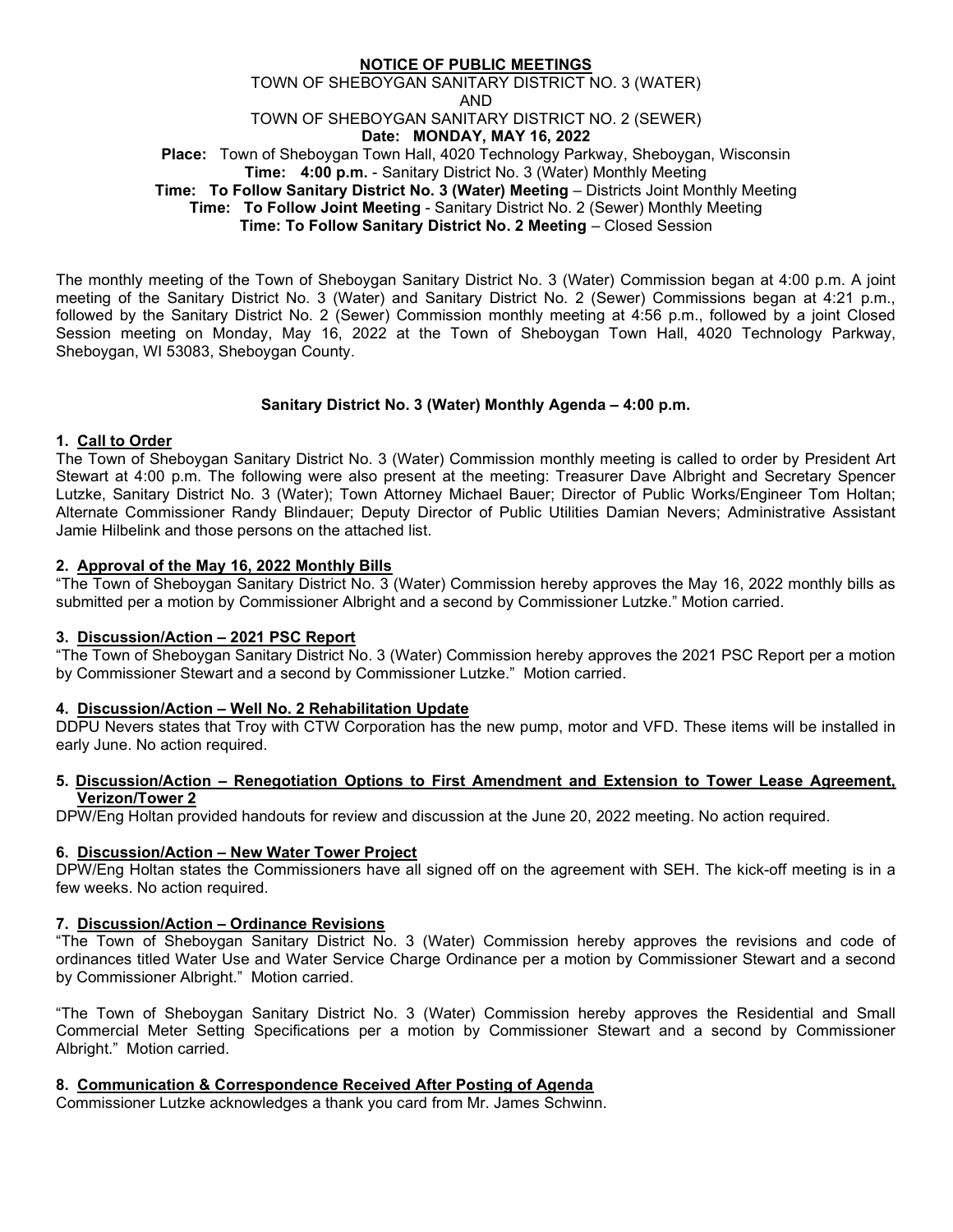## Sanitary District No. 2 (Sewer) and Sanitary District No. 3 (Water) Joint Agenda – Immediately Following Completion of Sanitary District No. 3 (Water) Monthly Meeting

#### 9. Call to Order - Sanitary District No. 2 (Sewer)

The Town of Sheboygan Sanitary District No. 3 (Water) and Sanitary District No. 2 (Sewer) Commissions monthly joint meeting is called to order at 4:21 p.m. by Commissioner Dahlem and Secretary Jeff Klosterman, Sanitary District No. 2 (Sewer).

## 10. Approval of the April 18, 2022 Monthly Meeting Minutes

"The Town of Sheboygan Sanitary District No. 2 (Sewer) Commission hereby approves the April 18, 2022 monthly meeting minutes per a motion by Commissioner Klosterman and a second by Commissioner Dahlem." Motion carried.

"The Town of Sheboygan Sanitary District No. 3 (Water) Commission hereby approves the April 18, 2022 monthly meeting minutes per a motion by Commissioner Stewart and a second by Commissioner Lutzke." Motion carried.

## 11. Discussion/Action – Districts' Investments, CD Rates and CD Maturities

"The Town of Sheboygan Sanitary District No. 2 (Sewer) Commission hereby approves the purchase of a Bank of China /New York 1.550% 9-month \$250,000.00 cd or equivalent cd using \$150,000.00 in funds from the Wells Fargo holding account and \$100,000.00 from the Wisconsin Bank & Trust money market account per a motion by Commissioner Klosterman and a second by Commissioner Dahlem." Motion carried.

"The Town of Sheboygan Sanitary District No. 3 (Water) Commission hereby approves the purchase of a Barclays Bank/Delaware 1.550% 9-month \$250,000.00 cd or equivalent cd using funds from the Wisconsin Bank & Trust money market account per a motion by Commissioner Albright and a second by Commissioner Stewart." Motion carried.

#### 12. Discussion/Action – Resignation/Appointment of Administrative Assistant/Utility Clerk

"The Town of Sheboygan Sanitary District No. 3 (Water) Commission hereby accepts Darla Free's retirement resignation letter per a motion by Commissioner Stewart and a second by Commissioner Albright." Motion carried.

"The Town of Sheboygan Sanitary District No. 2 (Sewer) Commission hereby accepts Darla Free's retirement resignation letter per a motion by Commissioner Klosterman and a second by Commissioner Dahlem." Motion carried.

"The Town of Sheboygan Sanitary District No. 3 (Water) Commission hereby appoints Jamie Hilbelink as Utility Clerk per a motion by Commissioner Stewart and a second by Commissioner Lutzke." Motion carried.

"The Town of Sheboygan Sanitary District No. 2 (Sewer) Commission hereby appoints Jamie Hilbelink as Utility Clerk per a motion by Commissioner Klosterman and a second by Commissioner Dahlem." Motion carried.

An agenda item to appoint an owner for the DNR for Sanitary District No. 3 will be added to the June 20<sup>th</sup> meeting for discussion.

## 13. Town of Sheboygan Plan Commission Update

Commissioner Albright states there are no updates this month.

## 14. Operator's Report

DDPU Nevers states for Sanitary District No. 2 (Sewer) that Great Lakes annual collection system cleaning is completed, but the televising is still in progress. DDPU Nevers approved an agreement with Energenecs to perform an audit on the remote sanitary sewer lift stations. This audit would provide the information to put together a CIP program. The audit is scheduled for early June. DDPU Nevers and DPW/Eng Holtan approved the design of the sanitary connection from the proposed Biggby Coffee to discharge directly into a Town manhole in STH-42. Allowing the sanitary discharge directly into a Town manhole will keep construction and lane closures to a minimum on STH-42.

DDPU Nevers states for Sanitary District No. 3 (Water) Tower 2 is scheduled to be cleaned on May 17<sup>th</sup>. The water discharging along Najacht Road is not believed to be municipal water. Korff Plumbing was contracted to dig up potential leaks but was unable to identify a leak. Further leak detection was performed with no clear direction as to where the water is coming from. The bulk water sales rate currently being used was questioned by Attorney Bauer's office, Hopp Neumann Humke LLP. Additional research and background are needed.

## 15. Communication & Correspondence Received After Posting of Agenda

Nothing submitted; no updates.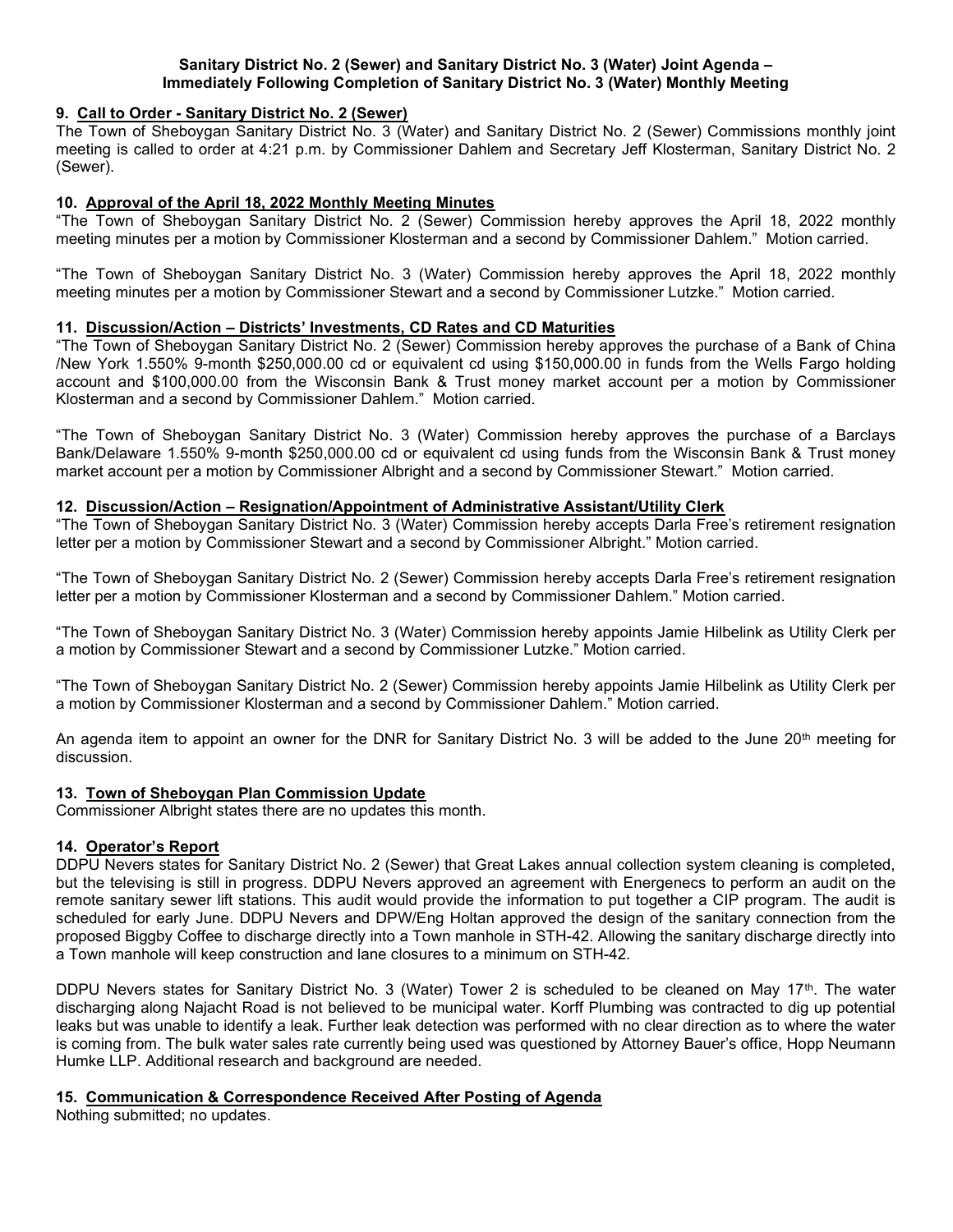Nothing submitted; no updates.

# Sanitary District No. 2 (Sewer) Monthly Agenda – Immediately Following Completion of Joint Meeting

## 17. Approval of the May 16, 2022 Monthly Bills

"The Town of Sheboygan Sanitary District No. 2 (Sewer) Commission hereby approves the May 16, 2022 monthly bills as submitted per a motion by Commissioner Dahlem and a second by Commissioner Klosterman." Motion carried.

## 18. Pursuant to Wis. Stat. 60.785(1)(b), the Town of Sheboygan Sanitary District No. 2 Commission hereby requests the Town Board to add the following territory (parcel) to the Town Sanitary District:

- Parcel Number Owner
- 1) 59024-341960 Ashford Place Apartments LLC

"The Town of Sheboygan Sanitary District No. 2 (Sewer) Commission hereby requests the Town Board to add parcel number 59024-341960 into their District per a motion by Commissioner Klosterman and a second by Commissioner Dahlem." Motion carried.

## 19. Discussion/Action – Ordinance No. 2022-2 An Ordinance Amending Section 6.06 UCE Formulas

"The Town of Sheboygan Sanitary District No. 2 (Sewer) Commission hereby approves the Ordinance No. 2022-2 an ordinance amending Section 6.06(g) UCE formula to read as: (g) Hotel/Motel 4 Rooms = 1 (\$500.00/Room; \$2,000.00 per Unit) as submitted per a motion by Commissioner Dahlem and a second by Commissioner Klosterman." Motion carried.

## 20. Communication & Correspondence Received After Posting of Agenda

Nothing submitted; no updates.

# 21. Closed Session

"The Town of Sheboygan Sanitary District No. 3 (Water) Commission hereby makes a motion to enter into Closed Session per a motion by Commissioner Stewart and a second by Commissioner Albright." Motion carried.

"The Town of Sheboygan Sanitary District No. 2 (Sewer) Commission hereby makes a motion to enter into Closed Session per a motion by Commissioner Dahlem and a second by Commissioner Klosterman." Motion carried.

Closed Session role call is taken by Attorney Bauer: Commissioner Stewart "aye", Commissioner Lutzke "aye", Commissioner Albright "aye". The Sanitary District No. 3 (Water) Commission is in Closed Session.

Closed Session role call is taken by Attorney Bauer: Commissioner Dahlem "aye", Commissioner Klosterman "aye". The Sanitary District No. 2 (Sewer) Commission is in Closed Session.

## 22. Open Session

"The Town of Sheboygan Sanitary District No. 3 (Water) Commission makes a motion to enter into Open Session per a motion by Commissioner Stewart and a second by Commissioner Albright." Motion approved, the District is in Open Session.

"The Town of Sheboygan Sanitary District No. 2 (Sewer) Commission makes a motion to enter into Open Session per a motion by Commissioner Stewart and a second by Commissioner Albright." Motion approved, the District is in Open Session.

The Sanitary Districts enter into Open Session at 6:00 p.m.; no action has been taken in Closed Session.

"The Town of Sheboygan Sanitary District No. 3 (Water) Commission hereby recommends to the Town Board to appoint David Minor as an Alternate Commissioner per a motion by Commissioner Stewart and a second by Commissioner Lutzke." Motion carried.

"The Town of Sheboygan Sanitary District No. 2 (Sewer) Commission hereby recommends to the Town Board to appoint David Minor as an Alternate Commissioner per a motion by Commissioner Klosterman and a second by Commissioner Dahlem." Motion carried.